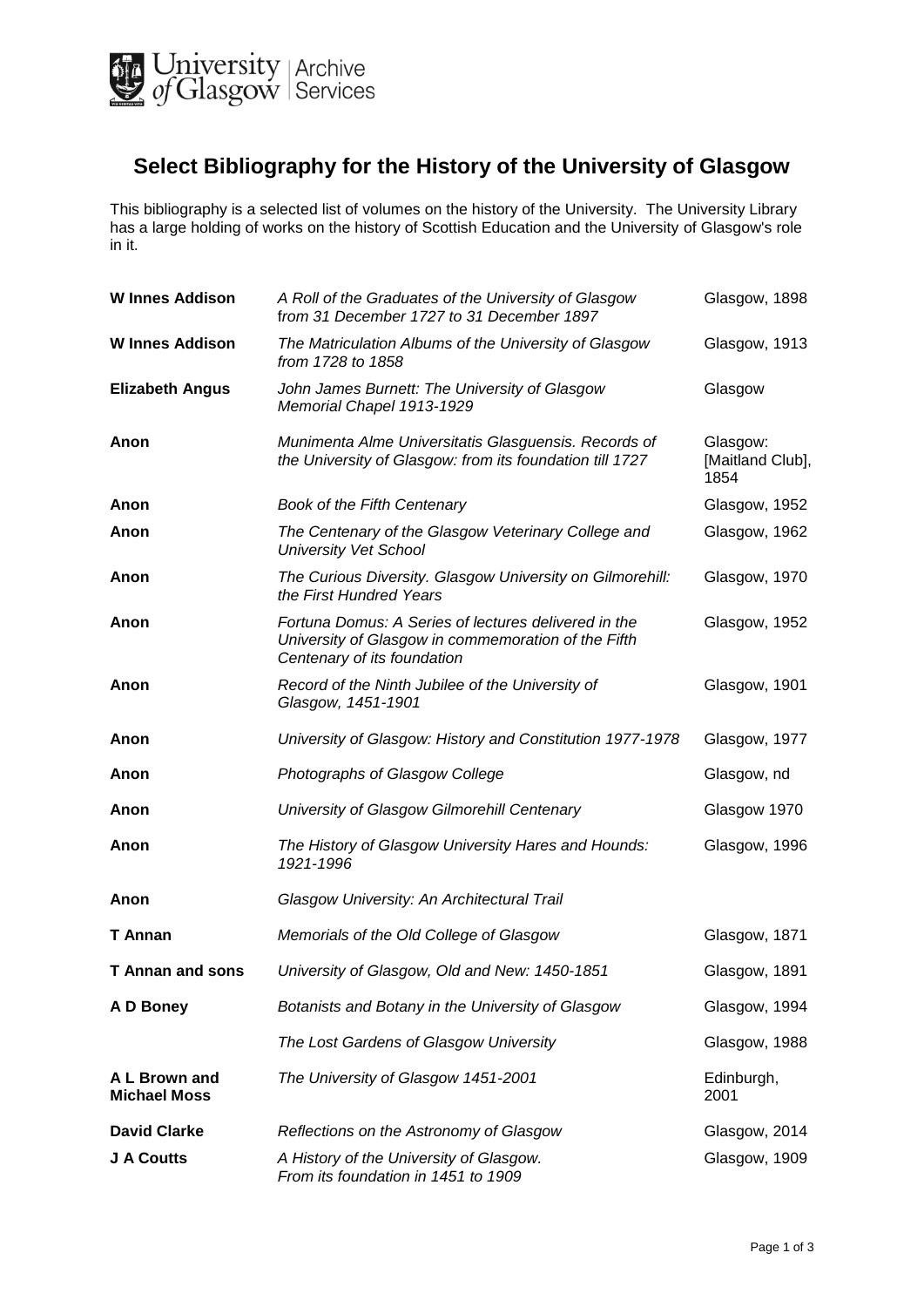| <b>Anne Crowther</b><br>and Brenda White                         | On Soul and Conscience: the Medical Expert and Crime:<br>150 years of Forensic Medicine in Glasgow              | Aberdeen, 1988                         |
|------------------------------------------------------------------|-----------------------------------------------------------------------------------------------------------------|----------------------------------------|
| <b>E</b> Douglas                                                 | The Ophthalmic: The History of the Ophthalmic Institution                                                       | Glasgow                                |
| J Durkan and J Kirk                                              | The University of Glasgow 1451-1577                                                                             | Glasgow, 1977                          |
| Ferguson                                                         | The History of Glasgow University Football Club.<br>1877-1895-1995                                              | Glasgow, 1995                          |
| I. R. Hamilton (ed)                                              | The Five Hundred Year Book of the University of<br>Glasgow 1451-195                                             | Glasgow, 1951                          |
| <b>Robert Hamilton</b><br>and Maria Slowey                       | The Story of DACE, The Department of Adult<br>and Continuing Education at the University of Glasgow             | Glasgow, 2005                          |
| <b>Hamilton and</b><br><b>MacLeay</b>                            | <b>Glasgow University Settlement A Centennial History</b>                                                       | Glasgow, 1998                          |
| <b>Nick Haynes</b>                                               | Building knowledge: An Architectural History of<br>the University of Glasgow                                    | Glasgow, 2013                          |
| <b>T B Henderson</b>                                             | History of Glasgow Dental Hospital and School, 1879-1979                                                        | Glasgow, 1979                          |
| R T Hutcheson and<br><b>H</b> Conway                             | The University of Glasgow, 1920-1974: the memoir<br>of Robert T Hutcheson                                       | Glasgow, 1997                          |
| <b>Hutcheson and</b><br>Oakley (eds)                             | The Fleeting Years: A Collection of Drawings of<br>Incidents and Personalities at Glasgow University            | Glasgow, 1951                          |
| A C Hughes                                                       | Glasgow University and World War I                                                                              | Glasgow, 2006                          |
| A Kent                                                           | An Eighteenth Century Lectureship in Chemistry                                                                  | Glasgow, 1950                          |
| <b>Lawrence Keppie</b>                                           | William Hunter and the Hunterian Museum<br>in Glasgow, 1807-2007                                                | Edin, 2007                             |
| J Kennedy, J Watson<br>and P McFarlane                           | A Significant Medical History<br>(see http://www.gla.ac.uk/faculties/medicine/history)                          | Glasgow, 2007                          |
| <b>WM MacGregor</b>                                              | Trinity College Glasgow, A Souvenir of the Union in 1929                                                        | Glasgow, 1930                          |
| J D Mackie                                                       | The University of Glasgow, 1451-1951: A Short History                                                           | Glasgow, 1954                          |
| <b>James Maclehose</b>                                           | The Glasgow University Press 1638-1931: with some<br>notes on Scottish Printing in the last three hundred years | Glasgow, 1931                          |
| <b>D J Martin</b>                                                | Auchincruive: The history of the West of Scotland<br>Agricultural College, 1899-1990                            | Darvel, 1994                           |
| <b>Stella Matko</b>                                              | Glasgow University Removal: Scott on Gilmorehill.                                                               | Glasgow, 1985                          |
| <b>Stuart Mechie</b>                                             | Trinity College Glasgow, 1856-1956 Centenary Volume                                                             | London, 1956                           |
| <b>Michael Moss,</b><br>J Forbes Munro,<br>and Richard H Trainor | University, City and State - The University of Glasgow<br>since 1870                                            | Edinburgh<br>University<br>Press, 2001 |
| D Murray                                                         | Memories of the Old College of Glasgow                                                                          | Glasgow, 1927                          |
| C A Oakley                                                       | Union Ygorra. The Story of the Glasgow University<br>Student over the last sixty years                          | Glasgow, 1951                          |
| <b>C</b> M Primrose                                              | St Mungo's Bairns: Some Notable Glasgow Students<br>down the Centuries                                          | Glasgow, 1990                          |